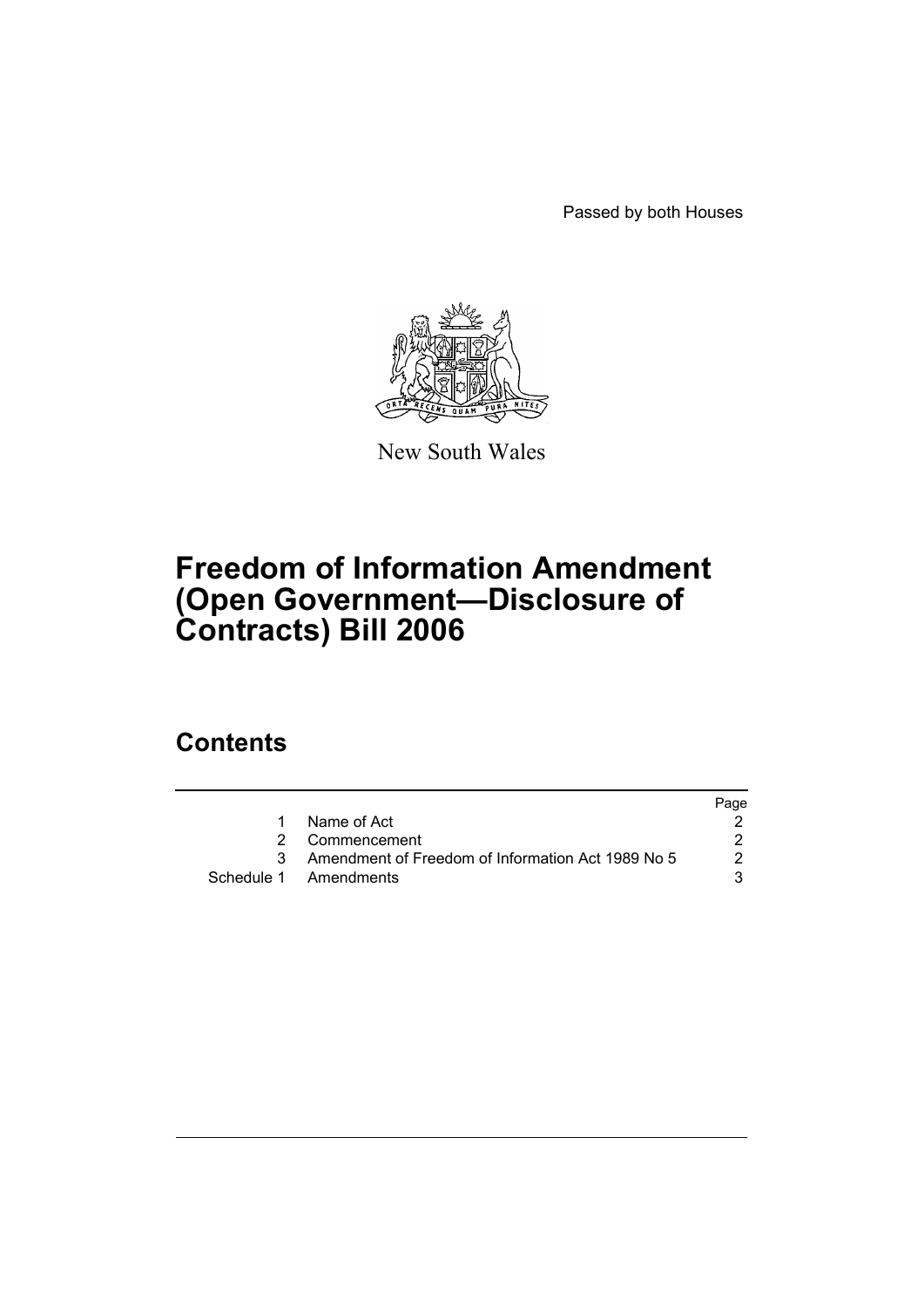*I certify that this PUBLIC BILL, which originated in the LEGISLATIVE ASSEMBLY, has finally passed the LEGISLATIVE COUNCIL and the LEGISLATIVE ASSEMBLY of NEW SOUTH WALES.*

> *Clerk of the Legislative Assembly. Legislative Assembly, Sydney, , 2006*



New South Wales

# **Freedom of Information Amendment (Open Government—Disclosure of Contracts) Bill 2006**

Act No , 2006

An Act to amend the *Freedom of Information Act 1989* so as to require publication of government contracts; and for other purposes.

*I have examined this Bill, and find it to correspond in all respects with the Bill as finally passed by both Houses.*

*Chairman of Committees of the Legislative Assembly.*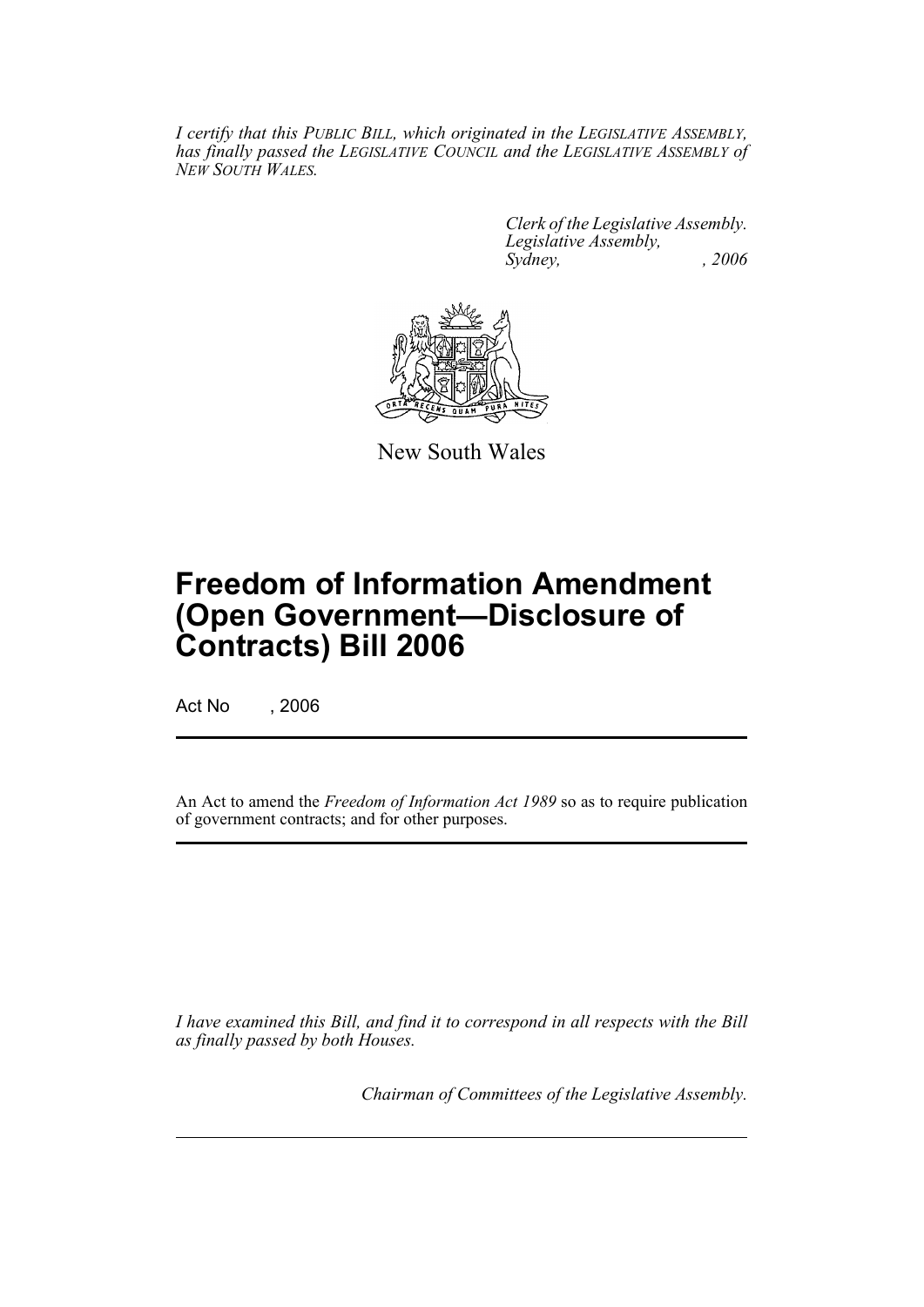### **The Legislature of New South Wales enacts:**

### **1 Name of Act**

This Act is the *Freedom of Information (Open Government— Disclosure of Contracts) Act 2006*.

### **2 Commencement**

This Act commences on the day occurring 28 days after the date of assent.

### **3 Amendment of Freedom of Information Act 1989 No 5**

The *Freedom of Information Act 1989* is amended as set out in Schedule 1.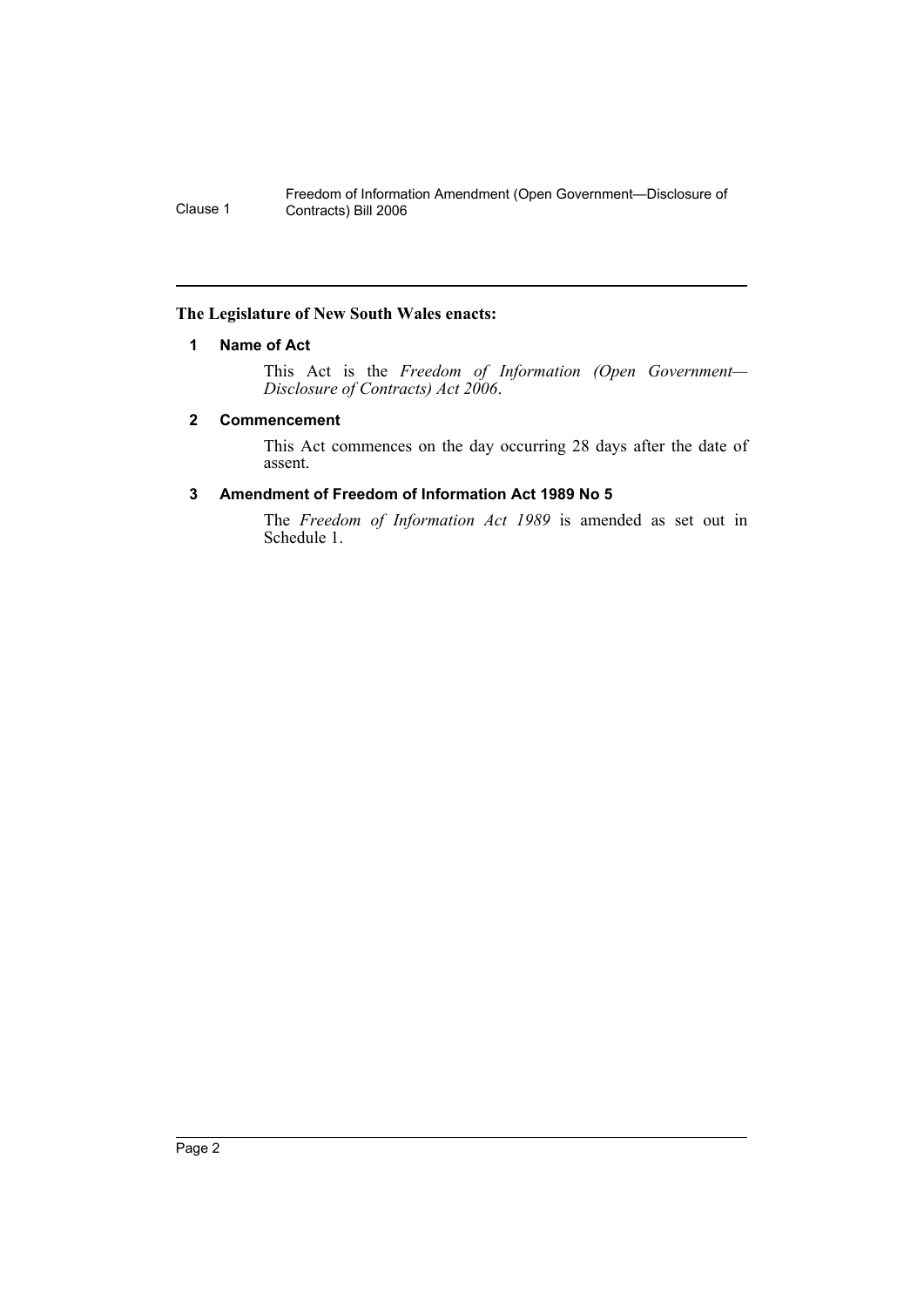Amendments **Amendments** Schedule 1

### **Schedule 1 Amendments**

(Section 3)

**[1] Section 15A**

Insert after section 15:

#### **15A Disclosure of government contracts with the private sector**

- (1) Within 60 days after a government contract becomes effective, the provisions of this section in relation to the contract must be complied with.
- (2) The following particulars of a class 1 contract must be published:
	- (a) the name and business address of the contractor,
	- (b) particulars of any related body corporate (within the meaning of the *Corporations Act 2001* of the Commonwealth) in respect of the contractor, or any other private sector entity in which the contractor has an interest, that will be involved in carrying out any of the contractor's obligations under the contract or will receive a benefit under the contract,
	- (c) the date on which the contract became effective and the duration of the contract,
	- (d) particulars of the project to be undertaken, the goods or services to be provided or the real property to be leased or transferred under the contract,
	- (e) the estimated amount payable to the contractor under the contract,
	- (f) a description of any provisions under which the amount payable to the contractor may be varied,
	- (g) a description of any provisions with respect to the renegotiation of the contract,
	- (h) in the case of a contract arising from a tendering process, the method of tendering and a summary of the criteria against which the various tenders were assessed,
	- (i) a description of any provisions under which it is agreed that the contractor is to receive payment for providing operational or maintenance services.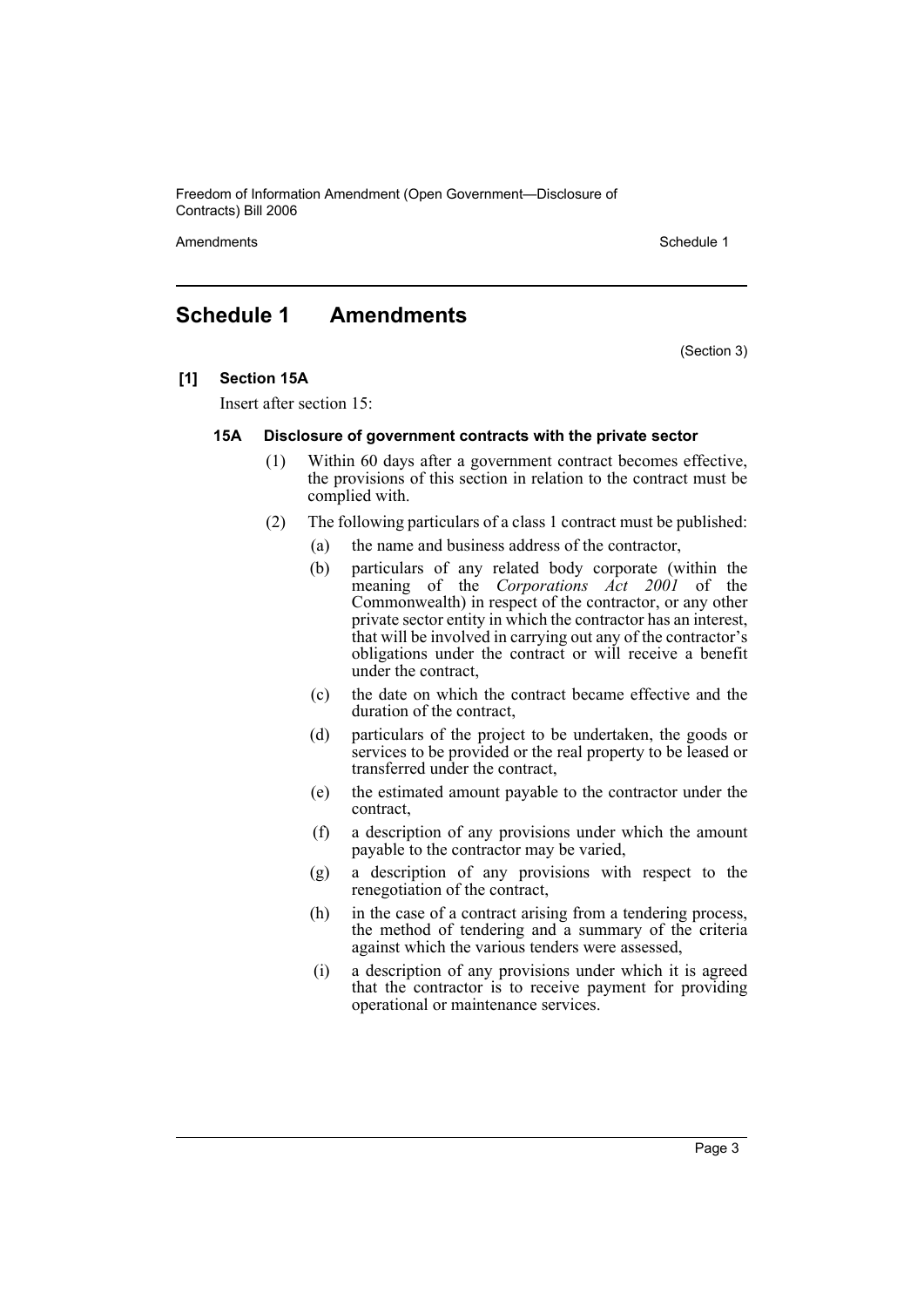Schedule 1 Amendments

- (3) In addition to the particulars referred to in subsection (2), the following particulars of a class 2 contract must be published:
	- (a) particulars of future transfers of significant assets to the State at zero, or nominal, cost to the State, including the date of their proposed transfer,
	- (b) particulars of future transfers of significant assets to the contractor, including the date of their proposed transfer,
	- (c) the results of any cost-benefit analysis of the contract conducted by the agency,
	- (d) the components and quantum of the public sector comparator if used,
	- (e) where relevant, a summary of information used in the contractor's full base case financial model (for example, the pricing formula for tolls or usage charges),
	- (f) where relevant, particulars of how risk, during the construction and operational phases of a contract to undertake a specific project (such as construction, infrastructure or property development), is to be apportioned between the parties, quantified (where practicable) in net present-value terms and specifying the major assumptions involved,
	- (g) particulars as to any significant guarantees or undertakings between the parties, including any guarantees or undertakings with respect to loan agreements entered into or proposed to be entered into,
	- (h) particulars of any other key elements of the contract.
- (4) In addition to the particulars referred to in subsections (2) and (3), a copy of a class 3 contract must be published. If the agency concerned does not publish the contract, or publishes only some of the provisions of the contract, because of subsection (9), the agency is to publish:
	- (a) the reasons why the contract or those provisions have not been published, and
	- (b) a statement as to whether it is intended that the contract or those provisions will be published at a later date and, if so, when it is likely that they will be published, and
	- (c) where some but not all of the provisions of the contract have been published, a general description of the types of provisions that have not been published.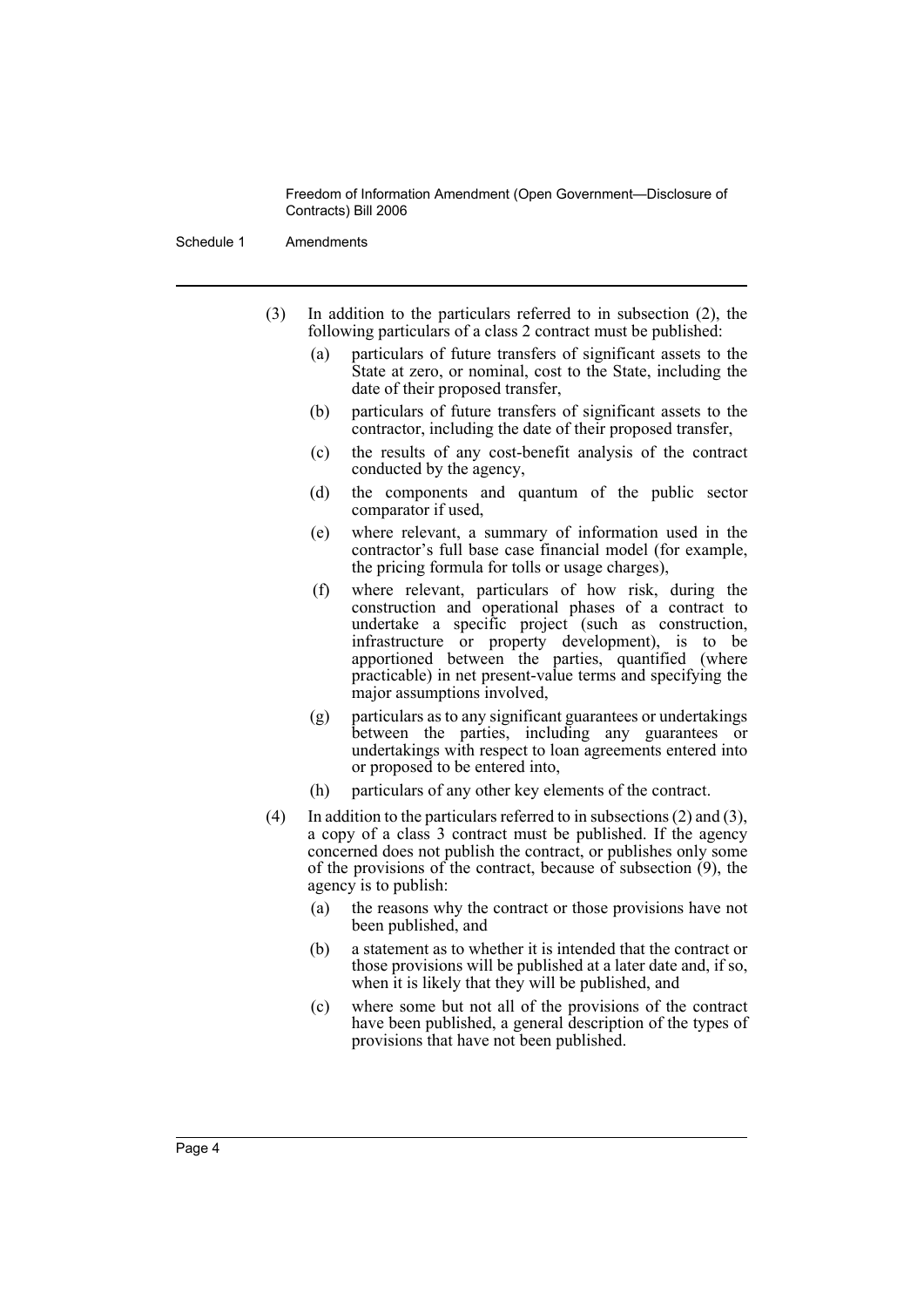Amendments **Amendments** Schedule 1

- (5) If a material variation is made to a contract that would affect the particulars that are required to be published under this section in relation to the contract, the published particulars are to be amended to reflect the variation within 60 days after the variation becomes effective.
- (6) If a material variation is made to a contract that is required to be published under subsection (4), a copy of the variation or the varied provisions is to be published within 60 days after the variation becomes effective.
- (7) The information required to be published under this section in relation to a contract:
	- (a) is to be published on the internet website called https//tenders.nsw.gov.au (or such other internet website authorised by the Premier for the purposes of this section) and may be published in such other manner as the responsible Minister for the agency may approve, and
	- (b) is to remain on that internet website:
		- (i) for at least 30 days, or
		- (ii) until the project to which the contract relates is complete, the goods and services concerned have been provided under the contract, the term of the lease has expired or the real property has been transferred,

whichever is the greater period.

- (8) If a person other than a member of staff of the agency (including, for example, a party to a government contract) disagrees with the way in which an agency has interpreted its obligations under this section, the agency is to obtain the opinion of the Chairperson of the State Contracts Control Board in relation to the matter.
- (9) None of the provisions of this section that require the publication of a copy of a contract or information in relation to a contract require the publication of:
	- (a) the commercial-in-confidence provisions of a contract, or
	- (b) details of any unsuccessful tender, or
	- (c) any matter that could reasonably be expected to affect public safety or security, or
	- (d) a copy of a contract, a provision of a contract or any other information in relation to a contract that is of such a nature that its inclusion in a document would cause the document to be an exempt document.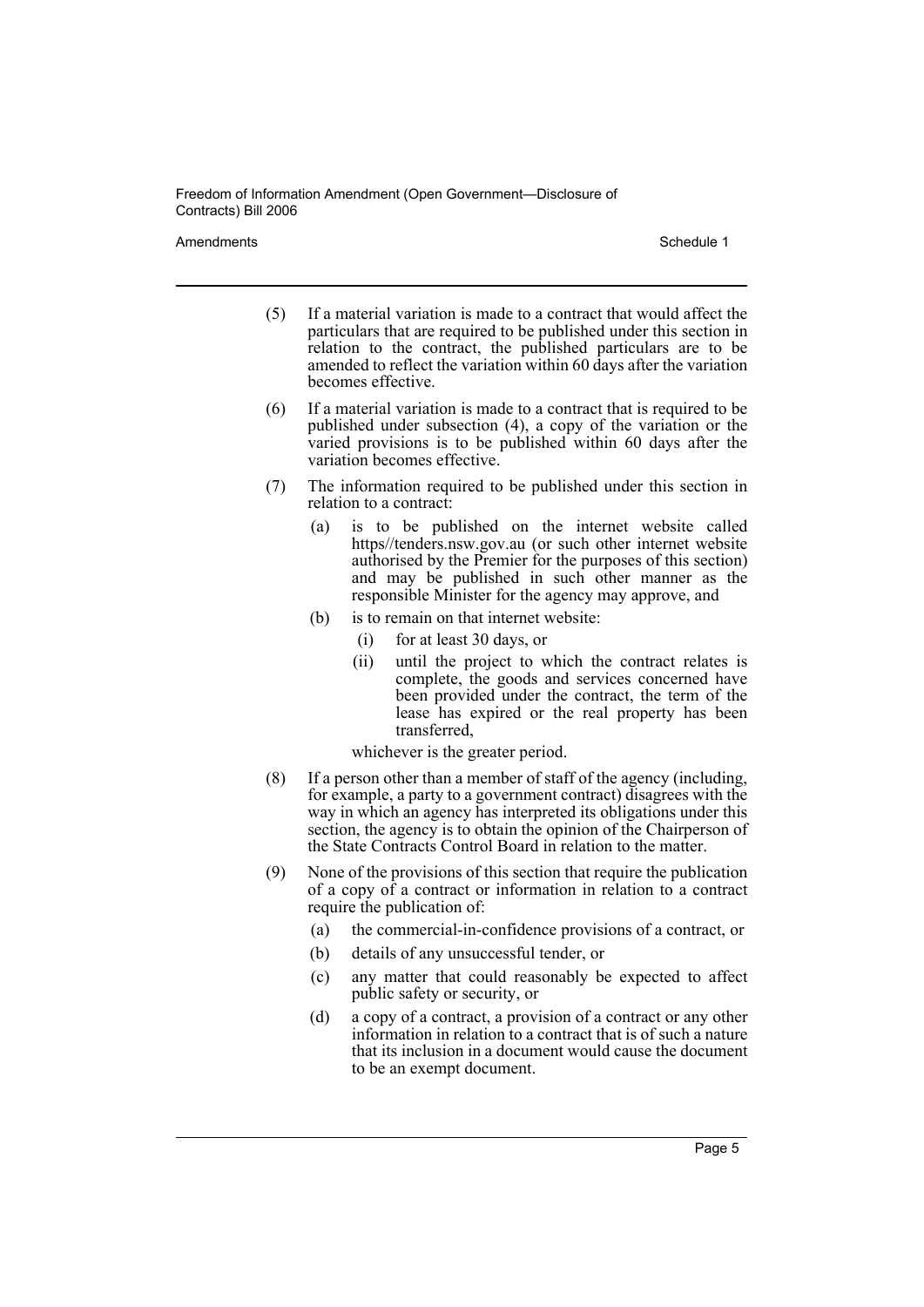Schedule 1 Amendments

- (10) This section does not apply to or in respect of any of the following:
	- (a) a government contract entered into by or on behalf of an agency before the commencement of this section,
	- (b) a government contract entered into by the Department of State and Regional Development that involves the provision of industry support.
- (11) Information is required to be published under this section by an agency only to the extent that the agency has the information or it is reasonably practical for it to obtain the information.
- (12) The regulations may apply all or any of the provisions of this section to a local authority and may modify those provisions in their application to a local authority.
- (13) For the purposes of this section, a government contract becomes effective:
	- (a) except as provided by paragraph (b), when it is entered into by or on behalf of the agency concerned, or
	- (b) if the contract contains a provision to the effect that one or more conditions are to be met before the obligations of the parties under the contract are enforceable—when the condition or conditions have been met.
- (14) In this section:

*agency* does not include a State owned corporation (or its subsidiaries) as defined in the *State Owned Corporations Act 1989* or a local authority.

*class 1 contract* means any government contract under which:

- (a) the total estimated value of the project, or
- (b) the total estimated value of the goods or services over the term of the contract, or
- (c) the value of the real property transferred, or
- (d) the rent for the term of the lease,

is likely to be \$150,000 or more.

*class 2 contract* means a class 1 contract in respect of which any of the following paragraphs applies:

(a) there has not been a tender process, the proposed contract has not been made publicly available and the terms and conditions of the contract have been negotiated directly with the contractor,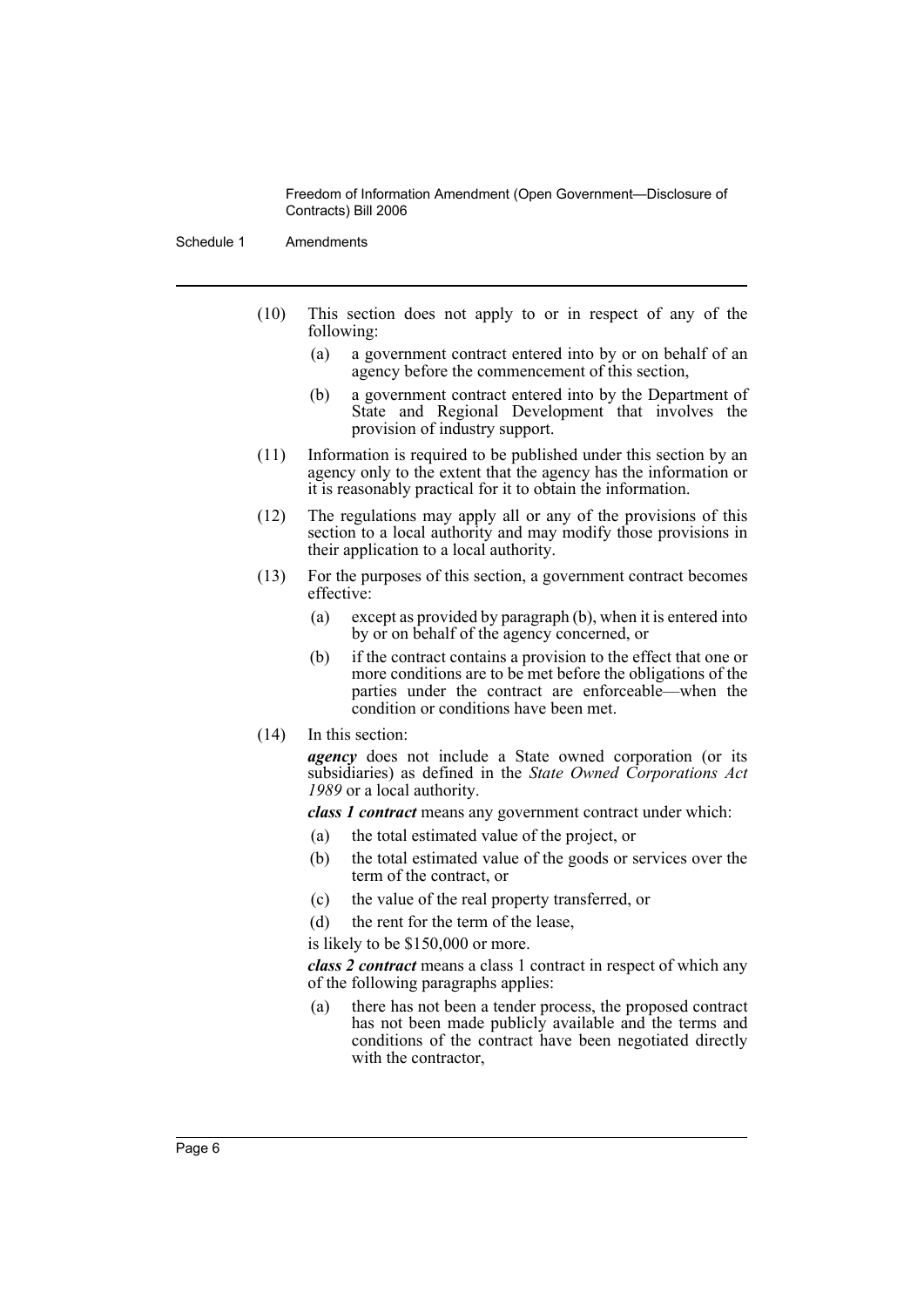Amendments **Amendments** Schedule 1

- (b) the proposed contract (whether or not made publicly available) has been the subject of a tendering process and the terms and conditions of the contract have been substantially negotiated with the successful tenderer,
- (c) the obligations of one or more parties under the contract to maintain or operate infrastructure or assets could continue for 10 years or more,
- (d) the contract involves a privately financed project as defined by guidelines published by the Treasury (as in force from time to time),
- (e) the contract involves a transfer of a significant asset of the agency concerned to another party to the contract in exchange for the transfer of an asset to the agency.

*class 3 contract* means a class 2 contract under which:

- (a) the total estimated value of the project, or
- (b) the total estimated value of the goods or services over the term of the contract, or
- (c) the value of the real property transferred, or
- (d) the rent for the term of the lease,

is likely to be \$5,000,000 or more.

*commercial-in-confidence provisions*, in relation to a government contract, means any provisions of the contract that disclose:

- (a) the contractor's financing arrangements, or
- (b) the contractor's cost structure or profit margins, or
- (c) the contractor's full base case financial model, or
- (d) any intellectual property in which the contractor has an interest, or
- (e) any matter whose disclosure would place the contractor at a substantial commercial disadvantage in relation to other contractors or potential contractors, whether at present or in the future.

*contractor*, in relation to a government contract entered into by an agency, means the person with whom the agency has entered into the contract.